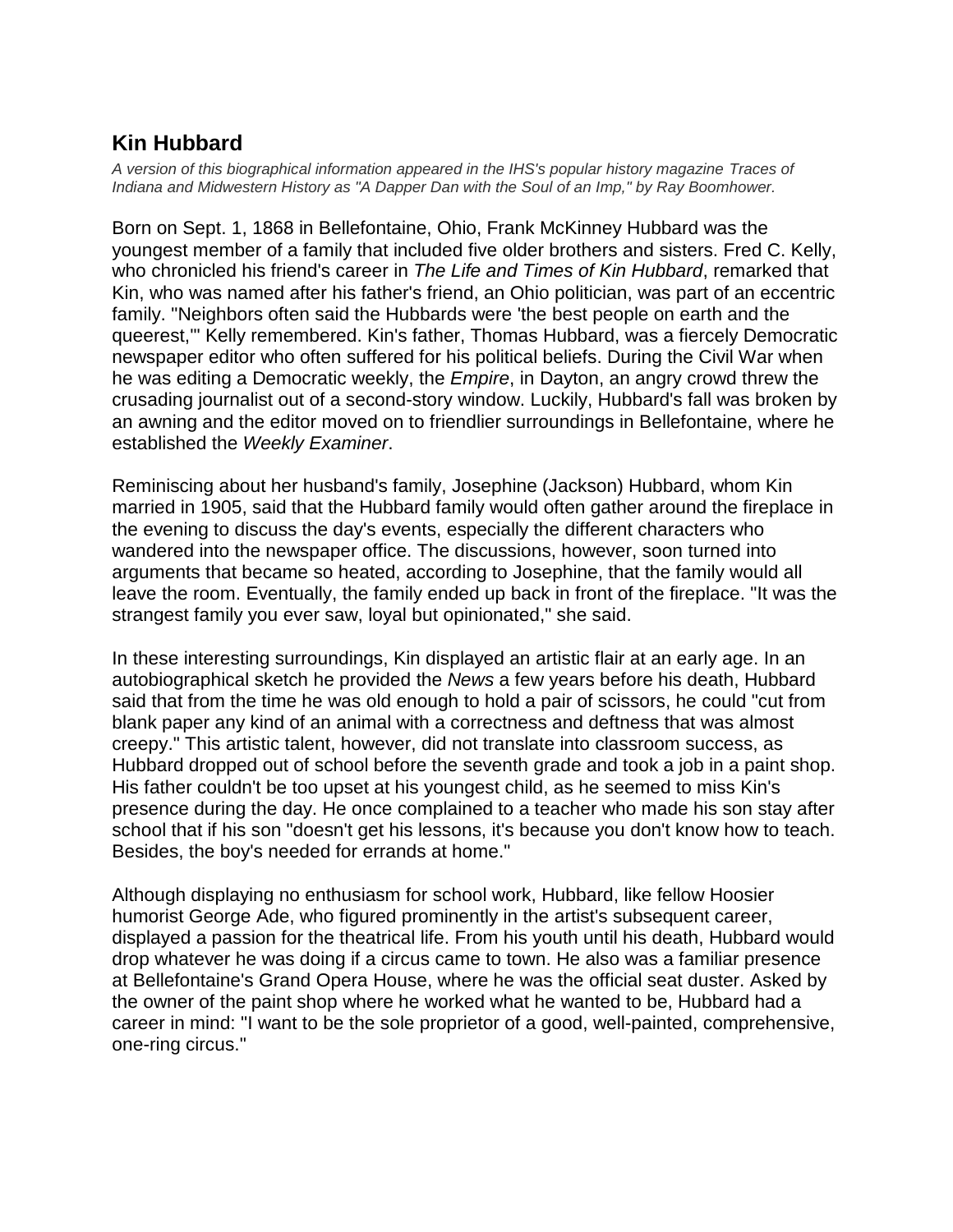Politics, however, provided Hubbard with another livelihood. With the election of Democrat Grover Cleveland to his first term as president in 1884, Hubbard's father was rewarded for his lifelong devotion to the Democratic party with an appointment as postmaster. Kin clerked at the post office for a time, but it did not cure his ambition for the theatrical life. During his employment, he made trips to the South as a silhouette artist and even enrolled in the Jefferson School of Art in Detroit. That experience, however, lasted only a short time as Hubbard complained that the school was "too tame."

In looking back over these years, Hubbard blamed his wanderlust on the fact that he had a secure home to rely upon. "I knew during those formative years that I could always return home, walk up to the desk behind the general delivery window and go to work at a living wage in the post office," he said. Although always busy in one occupation or another, Hubbard realized that his life lacked direction. "While I worked hard, I dilly-dallied. I paid a big price for the knowledge that I had a soft place to alight, back home," he recalled.

Hubbard's love for the theater, however, paid off in a way that set the course for his future career. After witnessing a local performance of the Grand Bellefontaine Operatic Minstrels and Professor Tom Wright's Operatic Solo Orchestra, Hubbard wrote to a friend in Indianapolis about the show, embellishing his remarks with some drawings. Impressed with Hubbard's artwork, the friend showed the drawings to John H. Holliday, *Indianapolis News* owner and editor. The friend wrote to Hubbard and urged him to come to Indiana and try for a job on the *News*. Hubbard agreed, but once in the city he sat in University Park for nearly a week before gaining enough courage to approach the newspaper for work. Finally given a job, Hubbard remembered the editor remarking as a salary was agreed upon (\$12 a week), "I reckon you've got to live."

Hired in 1891, Hubbard remained at the *News* for three years. During that time he produced a number of works for the newspaper, but, as he remembered, was "always handicapped by not knowing how to draw. I could execute rude, sketchy caricatures that were readily recognized, but I knew nothing of composition, light and shade, and perspective." Although apprehensive about his position, Hubbard did manage to enjoy his life in Indianapolis. Given an annual pass to local theaters, he never missed a show or, when they came to town, a circus. Admittedly not advancing his skills as a newspaper artist, Hubbard was nevertheless "storing up a vast amount of theatrical knowledge and incidentally accumulating a fine assortment of canes and overgaiters."

The end of his first stint at the *News* came about as the result of the hiring of a new managing editor who wanted, according to Hubbard, "a real artist who could draw anything." Called upon by the editor to produce a drawing of an angel for Easter, Hubbard didn't panic, but hurried to the city editor, who liked the young man, and asked for his help. The sympathetic editor found an art student to furnish the needed illustration (described by Hubbard as a "production that would have made a circus wagon woodcarver turn green with envy") and Hubbard's job was saved for a time.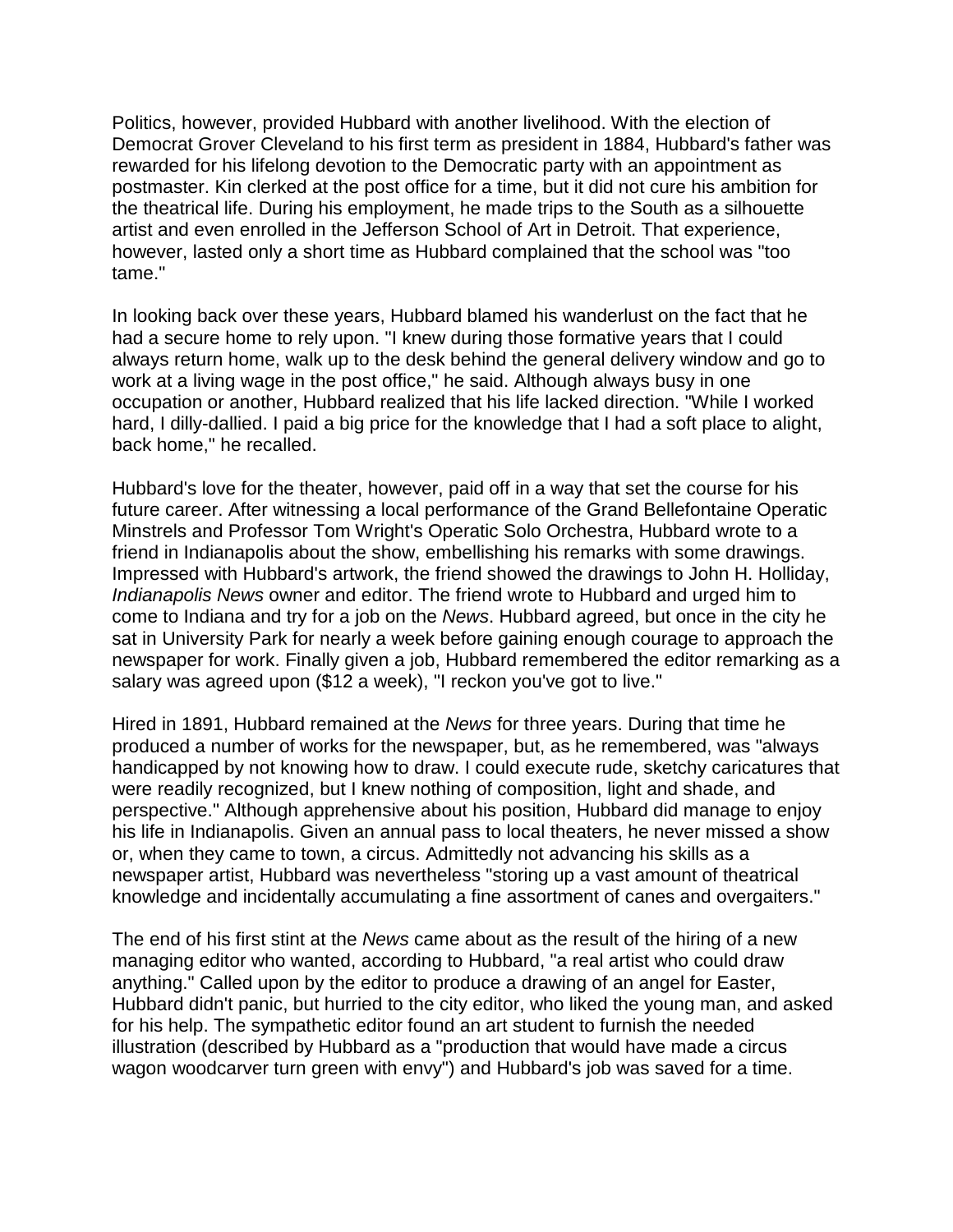His time at the *News*, however, would be short. Called upon to draw for the newspaper pictures of the intricately-restored interiors for a number of city banks, Hubbard threw up his hands and departed Indianapolis for the safety of the family home in Bellefontaine. During the next few years, Hubbard kept busy by again visiting the South, driving a mule team in Chattanooga, serving as a gatekeeper for a Cincinnati amusement park, and working as an artist for the *Cincinnati Tribune* and *Mansfield (Ohio) News*. In 1899, the thirty-one-year-old Hubbard received a letter from the *Indianapolis Sun* inviting him to work for the newspaper. He accepted the offer and during the two years he worked at the *Sun* "really made more progress as an artist . . . than I had in all the years before," he said. Hubbard rejoined the *News* as an artist in the fall of 1901 and worked there until his death.

Upon his return to the *News*, Hubbard became well-known for his caricatures of state political figures, particularly Indiana legislators. In working with politicians as subjects, he preferred to draw those with whiskers and hair, as caricaturing bald lawmakers was "just like drawing a cocoanut." Although a collection of these drawings was published in 1903, Hubbard's lasting fame would come not from politicians, but from a rustic character who made a habit of commenting on legislator's foibles all the way from the wild country of Brown County.

In 1904, while traveling on trains during campaign trips by Democratic presidential candidate William Jennings Bryan and Republic vice presidential candidate Charles Fairbanks, Hubbard found that at campaign's end he had some extra material. After first experimenting with such names as Seth Martin, Steve Martin, and Abe Hulsizer, Hubbard finally hit on the right one--Abe Martin. On 17 December 1904 the Abe Martin character made his first appearance. The drawing showed a smiling, whiskered gentleman staring at a playbill featuring a scantily-clad (for those days) woman. At the drawing's bottom, the character commented: "If I thought that blamed troupe done everything it has pictures fer, I'd stay over this evening and go home on the interubin." The feature, Hubbard laconically recalled years later, "caused some favorable comment and it was decided to continue it."

On 3 February 1905, Hubbard moved Abe Martin to Brown County, where he would remain for the rest of his career. The artist described the area as "a rugged, almost mountainous, wooded section of Indiana without telegraphic or railroad connections--a county whose natives for the most part subsist by blackberrying, sassafras-mining and basket making." Finding that sometimes he had things to say that Abe Martin would be unlikely to utter, Hubbard added to his cast with such delightful country neighbors as spinster Miss Fawn Lippincut; senior citizen Uncle Niles Turner; teacher Professor Alexander Tansey; editor and publisher of the Bloom Center Weekly Sliphorn the Hon. Ex-Editor Cale Fluhart; businessman Tell Binkley; and many others. In naming his characters, Hubbard sometimes used the names of people he knew in Bellefontaine. He also found that another good source was Kentucky jury lists.

An immediate hit with *News* readers, Abe Martin found an expanded audience in 1905 when Hubbard himself, just in time for the Christmas season, released a book featuring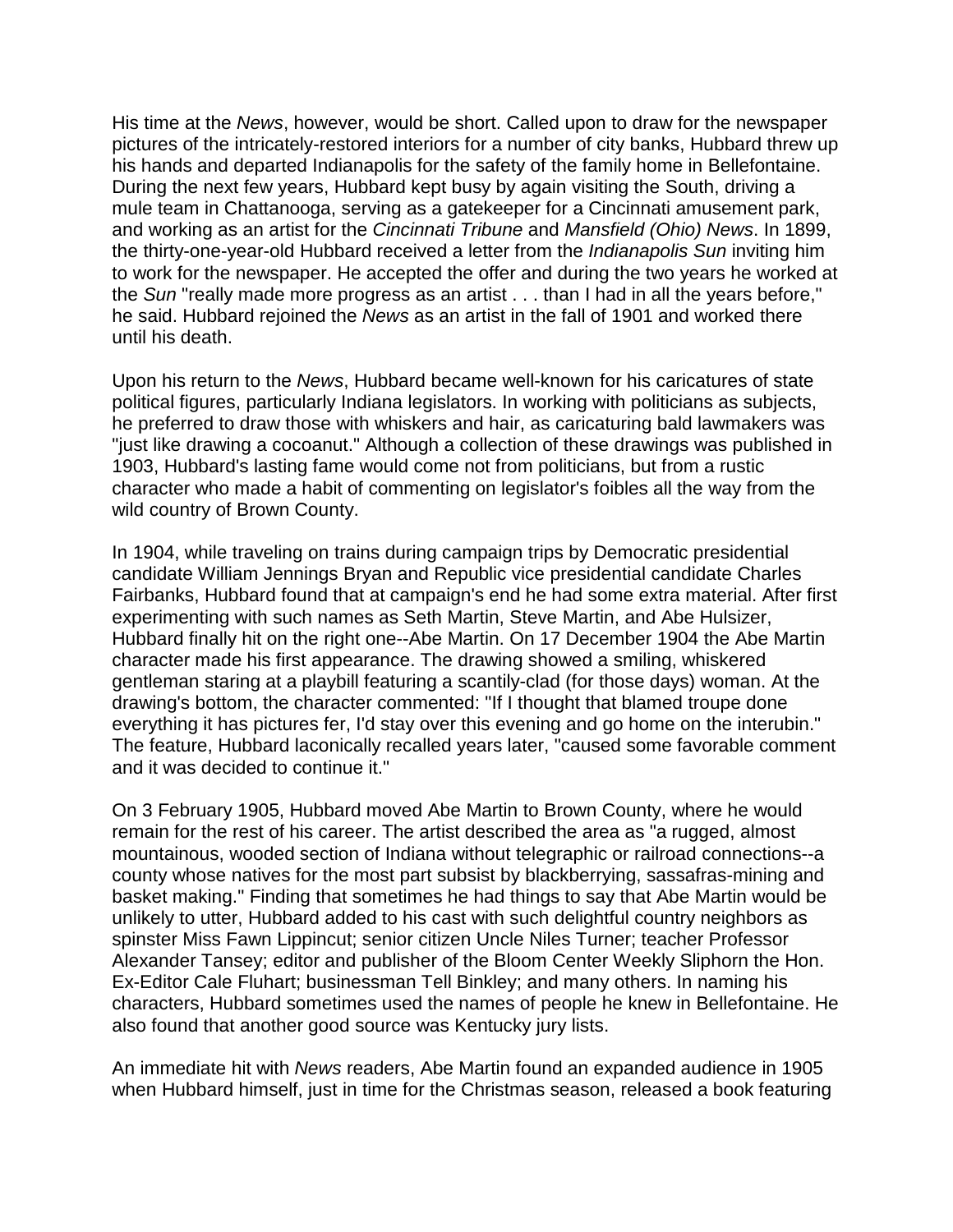Abe and his humorous remarks--a publishing tradition that continued for years to come. Along with Abe Martin's remarks, the first collection included an introduction by Meredith Nicholson and a poetic tribute to the character from the Hoosier Poet himself, James Whitcomb Riley, who immediately recognized that the Ohio native had in his hands a potential gold mine.

Shortly after the first book was released, Hubbard happened to meet Riley on the street. Hubbard noted that Riley told him: "Kin, your book is bully: You've found yourself. You've got a great character in Abe and there is no end to his possibilities. I want you to stick right with him, and some day (taking a pencil from his pocket and holding it up) you'll be receiving checks--money--and you'll be amazed at what a lead pencil and a little thinking will do."

Hubbard's career received an additional boost in 1910, again thanks to a Hoosier author. In May of that year an article about the Abe Martin feature appeared in *American* magazine. The article's author, the aforementioned Ade, lavishly praised Hubbard's work. "His comments on men and affairs prove him to be a grim iconoclast, an analytical philosopher and a good deal of a cutup," Ade said of his fellow Hoosier humorist. Before the article had appeared, Hubbard's friend Kelly had been trying to find a firm to syndicate Abe Martin nationally. Kelly was turned down by the McClure Newspaper Syndicate in New York because that agency thought Abe Martin was merely a local phenomenon. Ade's piece changed that view in a hurry, as syndication offers poured in after its publication. Hubbard signed with the George Matthew Adams Syndicate and Abe Martin was soon appearing in approximately 200 cities.

Hubbard's working environment at the *News* was very conducive to creating humorous comments. He worked in a section of the newspaper that came to be dubbed the "Idle Ward." Along with Hubbard, other members of that delightful company included ace reporter William Herschell and cartoonist Gaar Williams. The trio was productive, but Kelly noted that the men "seemed idle to others because they always had time for talk." Herschell, best known today for his poem "Ain't God Good to Indiana?," had fond memories of those days at the *News* with Hubbard. Herschell recalled once incident that highlighted Hubbard's ability not only to find humor in others, but in himself as well. A devoted fan of perennial Democrat presidential candidate William Jennings Bryan, Hubbard took the Bryan's last defeat in stride. Ducking into a darkroom at the News after Bryan's campaign went down in flames, Hubbard soon appeared swathed head to foot in bandages and supported by crutches. Herschell noted that his friend "limped through the editorial rooms. He neither smiled nor spoke, but went on his battered way, the rest of us roaring our delight at his satire."

Although he had repeated job offers from other newspapers, Hubbard remained at the News, where he eventually left the "Idle Ward" for a private office. "He was very devoted to the *News*," his wife Josephine noted. "The *News* had been good to him and he'd been good to them." Along with Abe Martin's success, Hubbard also produced for the newspaper a popular weekly series of humorous essays for the Sunday section called "Short Furrows." When asked why he stayed in Indianapolis, Hubbard quoted a friend of